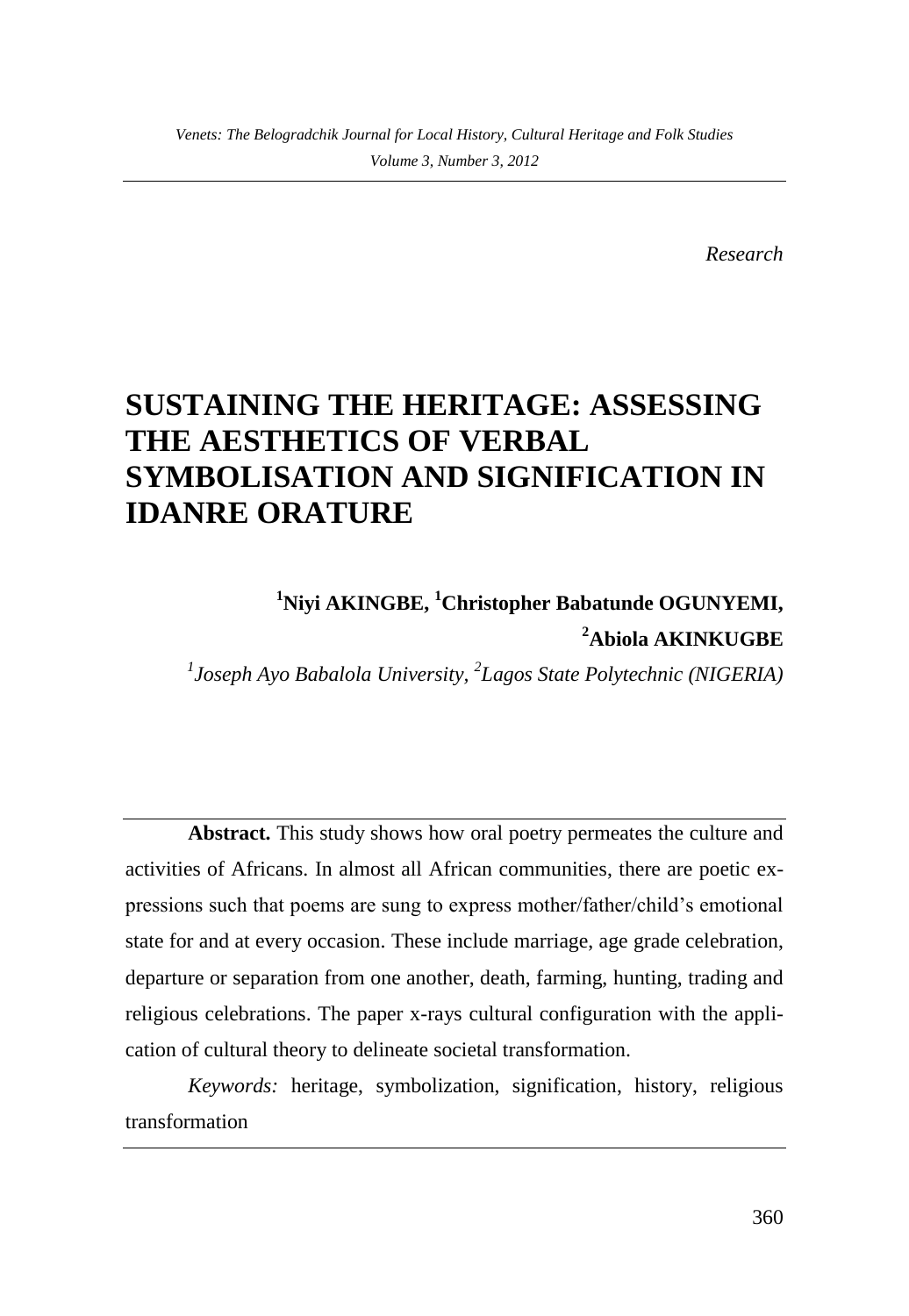## **Introduction**

The word 'culture' is derived from the Latin *cultura* stemming from *colere*, meaning "to cultivate". It is a term that has different meanings. However, the word "culture" is most commonly used in three basic senses, this includes: (1) excellence of taste in the fine arts and humanities, also known as high culture; (2) an integrated pattern of human knowledge, belief, and behavior that depends upon the capacity for symbolic thought and social learning; (3) the set of shared attitudes, values, goals, and practices that characterizes an institution, organization or group.

This discourse is aimed at the third sense, and it is this third sense we shall examine as it relates to the typical Idanre man. Deconstruction theory will also be employed for the analysis of the paper. Deconstruction does not assume that a poem has a 'harmonious equilibrium' but rather that it is always conscious of what Derrida (1972) calls a 'violent hierarchy'. It is this that makes a poem to have capability of evincing multiple, albeit conflicting interpretations and meanings, otherwise known as the 'aporia'. For the deconstructionist therefore, two forces are at play with each other in a literary text, a war which has generated the term 'dangerous supplement'. This has often manifested in the instability among the signifiers and thereby, upsetting the meaning of even a traditional performance and recitation as reverberated in this essay. The three characteristics Derrida (1976) confers on writing in his 'Signature Event Context' will be useful in our deconstructive examination of Idanre cultural practices and oral tradition.

Engagement with oral literature in contemporary Africa is usually informed by an epistemological and sociological need, to recuperate the past in order to appropriate the inherent dignity grounded in African cultural values for the sake of transacting the past with the present. Consequently, this paper sets out to collect and transcribe Idanre oral-literary tradition situated in oral expressive practice which intersects the integral role of audience participation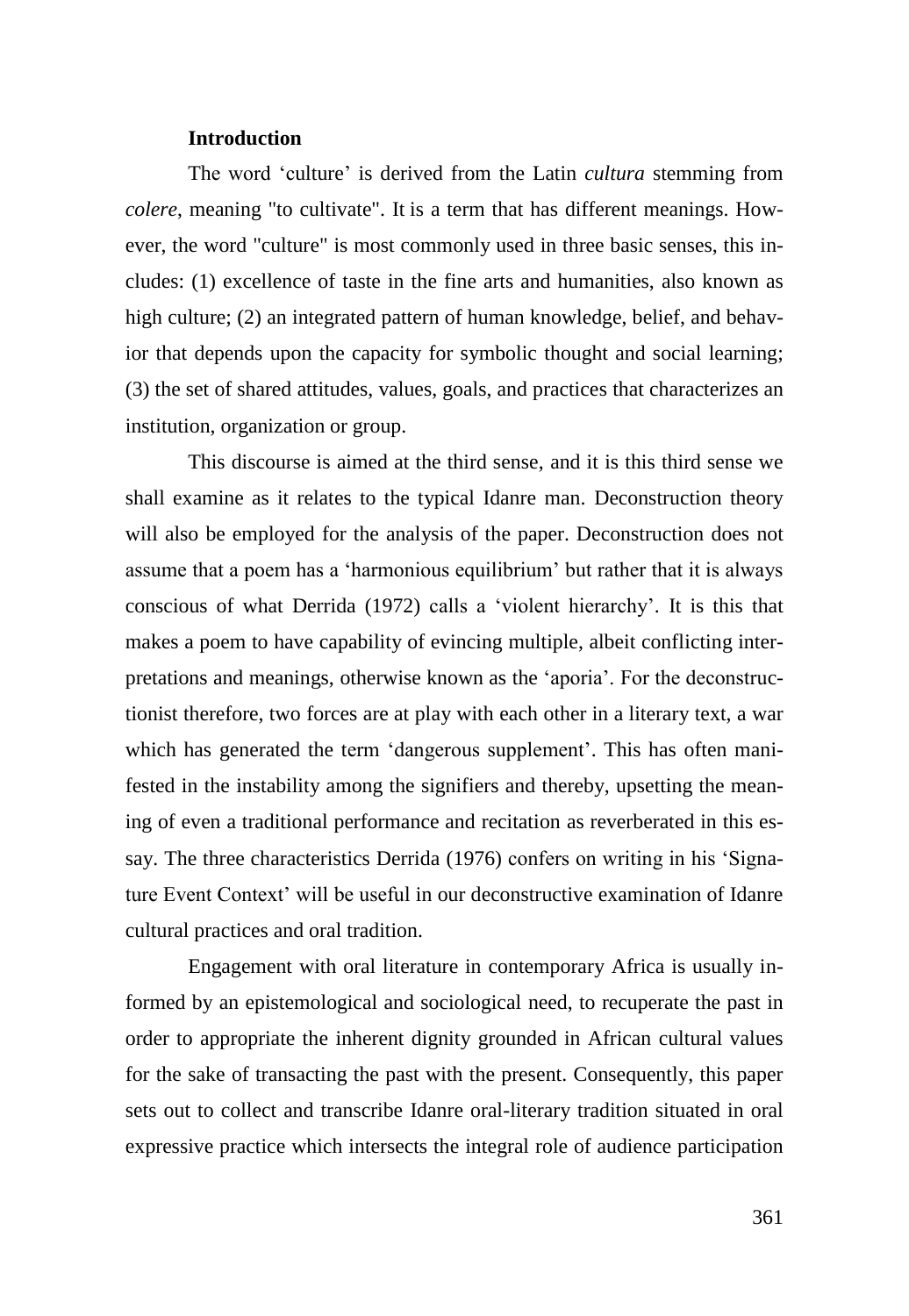and the involvement of the audience community. In this paper, Idanre culture, history, song and tradition provide the variables of orature appropriated for its analysis.

In traditional African communities, the evaluation of artistic performance is usually given prominent emphasis, because no poetry recitation and story-telling session were complete without a corresponding form of evaluation and assessment. It is a common practice, to see every poetry recitation subjected to oral evaluation and analysis by the audience, especially the communal elders, who themselves possessed the virtuosity required in poetry recitation, rhetoric and story-telling. Oral performance usually take place in lively and informal village settings: during festivals; market day; beginning of the month or year, harvest or hunting seasons and the after-dinner sessions, 'the atmosphere in which these activities took place was usually lively and informal( the after-dinner type of affair with the elders sipping palm-wine and occasionally blowing a cloud of smoke into the air from their huge elongated pipes) so that the critical evaluation was rendered in leisurely, or unstructured form' (Iyasere, 1980).

An African oral tradition critic is expected to be an entertainer, a historian and an orator, because criticism and creativity are intertwined. As such, oral recitation and performance are often regarded as products of the same process which is all encompassing, a vital human activity and creative enterprise that requires entire community participation.

## **Historical background and the understanding of Idanre community**

Oral tradition has it that the little town of Idanre, situated 14 km away from Akure, the Ondo State capital with a latitude of 900 8N of the equator and a longitude of 505 Greenwich Meridian; a total land area of  $1584.65 \text{ km}^2$ had her origin from Ile- Ife. The town with an area of about three and a half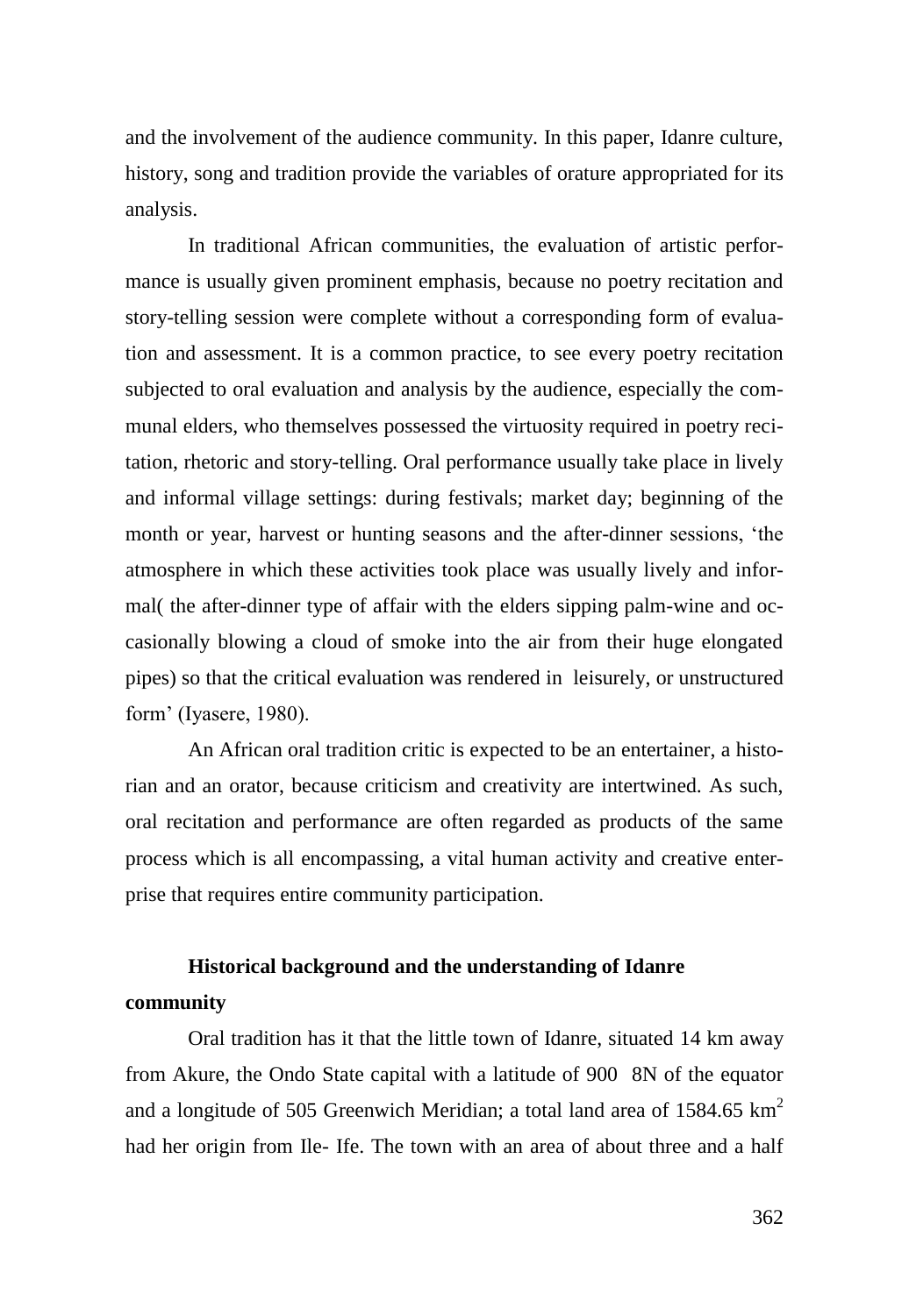square miles is some 14 km away from Akure the Capital of Ondo State, Nigeria. Historically, it is unique in both outlook and standing. In the first place, it is situated in a valley, with rocks (some of which measure with the highest in the country) surrounding it like body guards. Behind each of these rocks in turn, is at least one poetic history or the other. Sometimes these stories are mythical as in the case of a rock – 'ojimaba', which is said to contain soldiers that came to invade the town during inter-tribal wars in the past. The story had it that the rock would spread out at the approach of invaders with ripe, eye-catching fruits growing on it. The hungry soldiers seeing this would rush at it only for the rock to fold up with its victims enclosed in it forever. During a child's growing years, he is told that the echo of pounding mortars heard in the area of the rock belongs to those soldiers that had earlier been captured and are forever enslaved by the rock.<sup>1)</sup> (Akintan, 2007).

History has it that a man known as Lamurudu, a onetime king in Mecca had an only son called Oduduwa. Lamurudu was a traditionalist who rejected all entreaties of the Muslim jihadists to accept the Muslim religion. On refusal, he was murdered and his city was devastated. After the death of Lamurudu, one of his faithful followers took his only son, Oduduwa as well as some of the faithful servants and journeying for a long period of three months, he arrived at Ile-Ife where he settled and later became their king. Oduduwa gave birth to a son called Okanbi who also had seven sons. On arrival of Lamurudu at Ife he met the natives, one of which, Olofin, he made his chief warrior. It was this great warrior, Olofin that later founded the land of ldanre where he became the first king. Olofin therefore becomes the progenitor of the Idanres and till date, there are festivals dedicated to his memory<sup>1)</sup> (Table 1).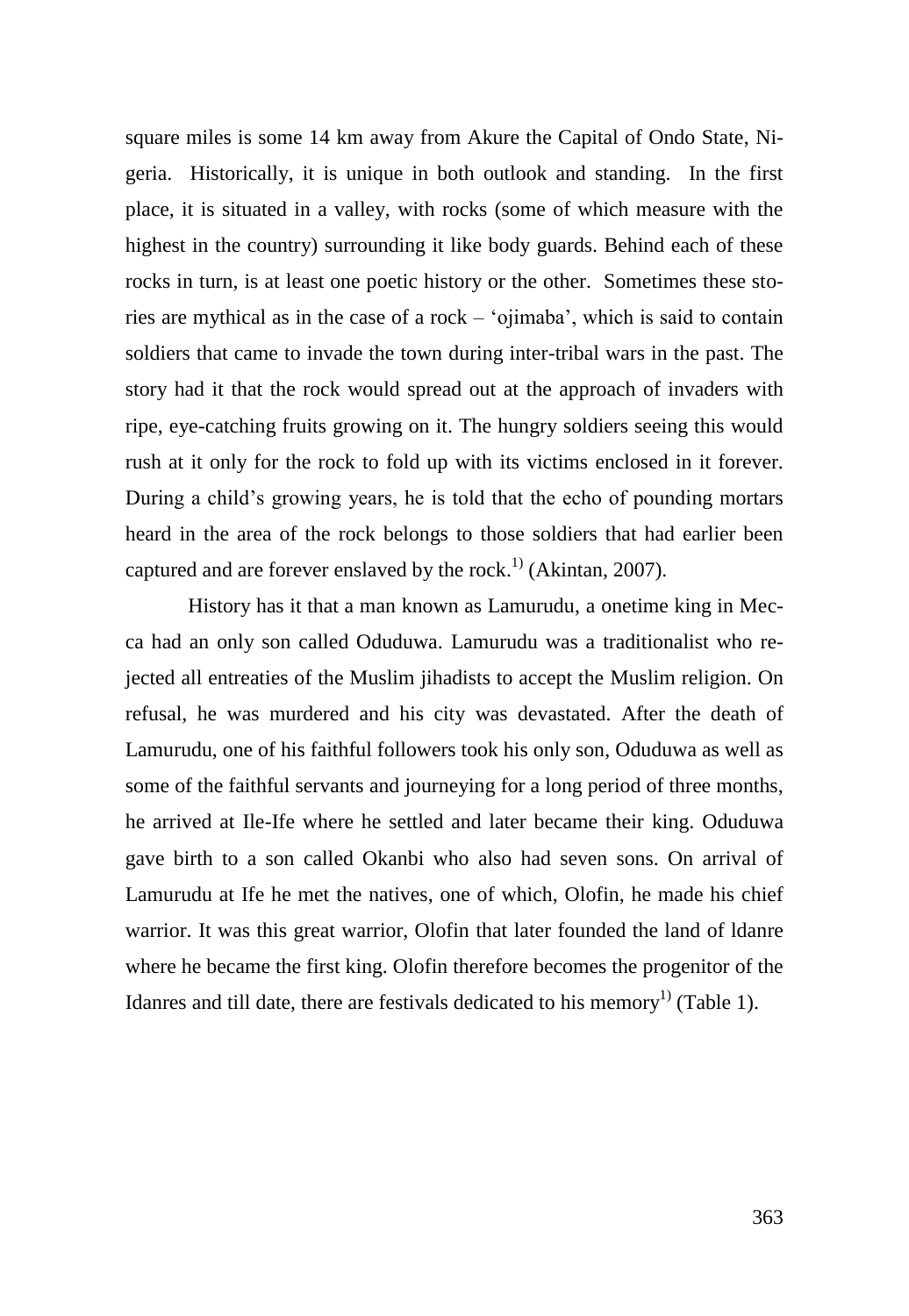## **Table 1**

| Igi oko                   | There were several trees,           |
|---------------------------|-------------------------------------|
| gh'oko                    | in the forest, yet,                 |
| Orisa i                   | The deity chose                     |
| m'obi                     | the Kolanut tree                    |
| s'aghayo                  | as His favourite                    |
| $D'$ urun ma ma           | Let no ill                          |
| s'opo odede               | befall the lobby-pillar,            |
| ma ma                     | that                                |
| d'ule yeghe               | The house may not fall              |
| Oyi ma                    | No Storm, no, no great storm        |
| p'igi gherekeke           | may bend the tree-branch            |
| d'eye r'ibo ba le;        | that birds may have a resting place |
| D'urun ma p'Oloja udanre, | Let no ill befall the king,         |
| d'Ogwa jer' oye o         | Long live the king.                 |
| E unhun un.               | We agree.                           |

#### **Structure of Idanre oral poetry**

This is a panegyric poem, that is, it is one expected to be spoken or chanted in praise of the king of Idanre who is regarded as the most important personality in the land. One wonders why an individual would be so praised as to compare him with the creator in the name of poetry. To answer this question, one will need to take a cursory look at the structure and classification of poetry. The Webster Third New International Dictionary defines poetry as a piece of "Writing that formulates a concentrated imaginative awareness of experience in language, chosen and arranged to create a specific emotional response through its meaning, sound and rhythm". If the above is internationally received as representing what poetry stands for, then oral poetry may be taken as referring to a verbal recitation of a piece of writing, not only because it is not written but because it has all the traits of speech and tradition as distinct from the conventional forms of writing. Since all poems are expected to be read aloud for auditory effect, one may tend to agree that almost all poems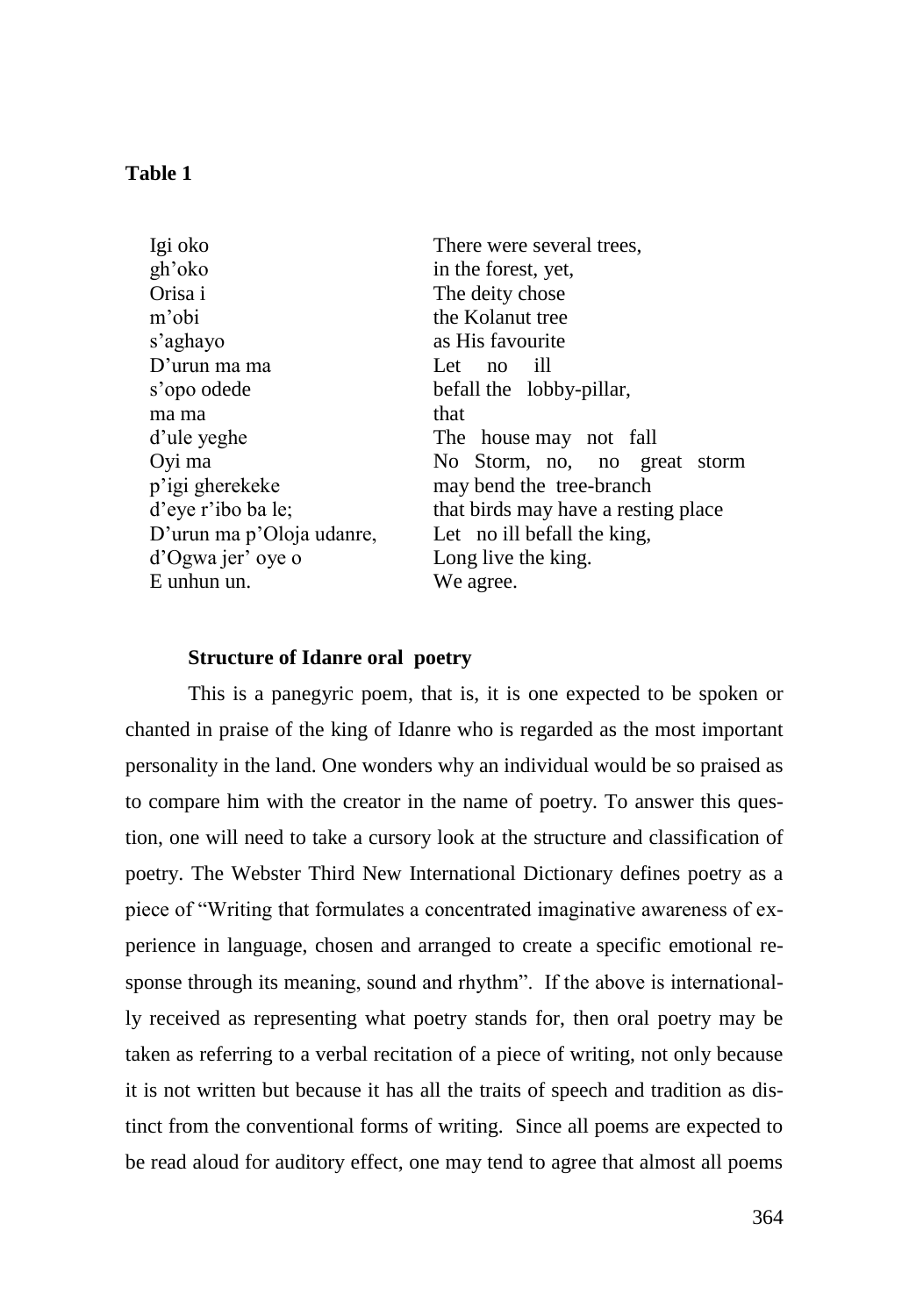are oral (Iyasere, 1980). That which distinguishes the oral poem of traditional origin from the convention of written form of the English and other developed societies is the main focus of this study.

We may want to ask the following: 'Of what value is the various poems read, performed and recited to the lives of the Yoruba man?' 'Why does oral poetry feature so prominently in nearly all aspects of the African's live and in what areas is poetry most prominent and vital to him?' These and many other questions are what this write-up seeks to answer. The paper shall also examine the signification of oral poetry, the relationship between oral poetry and its poetic performances in general as it impact on Idanre man in particular. The paper also seeks to have a glimpse into the relationship between oral poetry and the cultural life of the Idanre man and consequently his cultural development (Elder, 1987).

## **Verbal signification of oral poetry**

Performance in oral poetry is a function not only of the skill or virtuosity of the reciter, but also of the type of occasion and the nature of the material being performed which may be pure recitation or invocation, chanting or full rhythmic singing with or without instrumental music (Finnegan, 1977).

## **Typology of oral poetry**

Ruth Finnegan (1977) opines that oral poetry is not a strange phenomenon to any linguistic community. It is neither an aberrant phenomenon in human culture, nor a fossilized survival from the far past destined to wither away with increasing modernization. In fact, it is one common occurrence in human society; literate as well as non-literate. It is found all over the world, past and present, from the meditative personal poetry of the Oyo and Oshogbo people to medieval European and Chinese ballads or the orally composed ep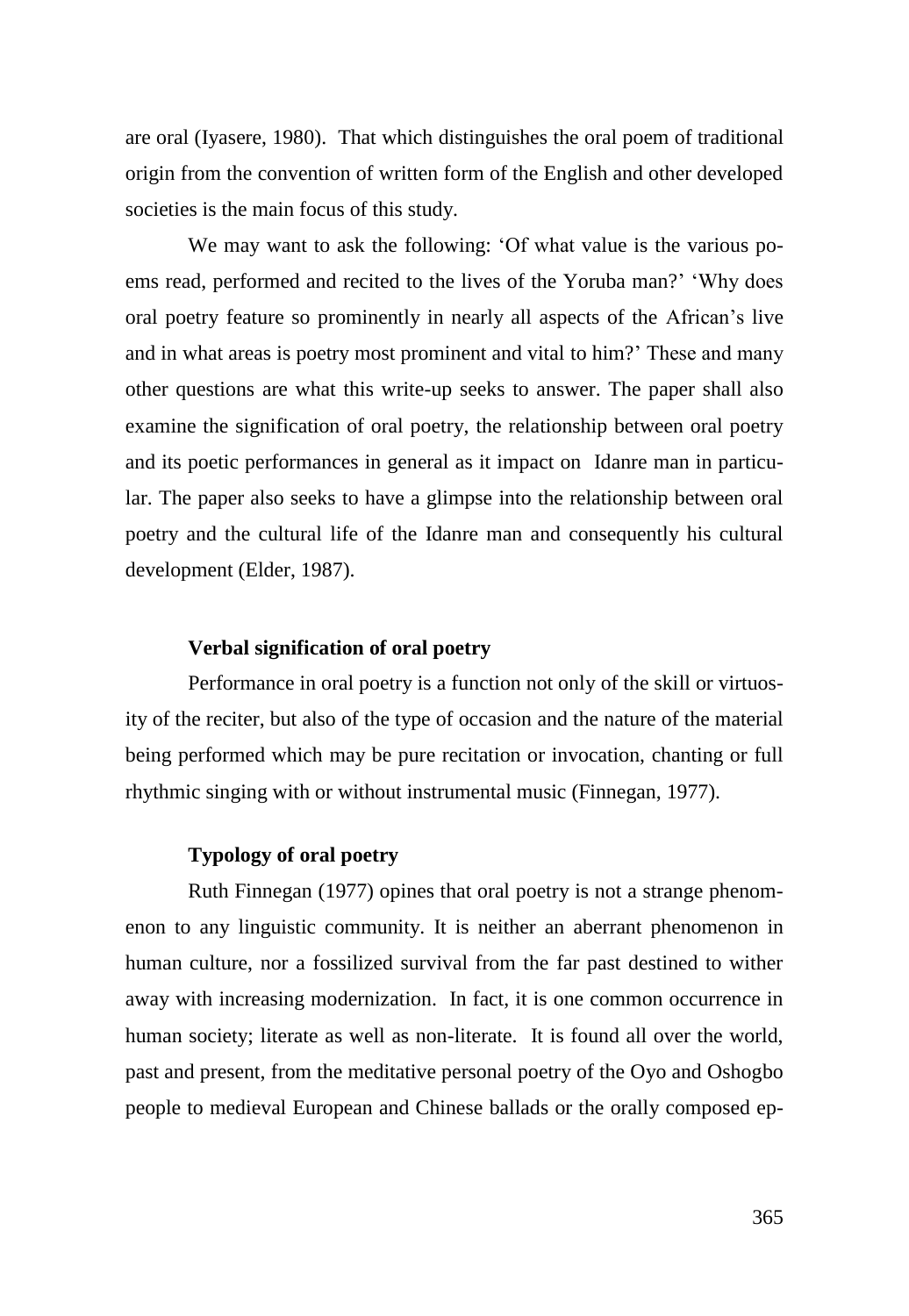ics of pre-classical Greek in the first millennium B.C. It is not in the far past but around us yet.

Notopoulos (1964) claims that: "The society which gives birth to oral poetry is characterized by traditional fixed ways in all aspects of its life". Oral poetry then is a thing that is clear and distinctive with well known characteristics and settings. Oral Poetry can take many different forms and occurs in many cultural situations; it does not manifest itself only in one unilateral model envisaged by some scholars while these various forms are expressions of the people's poetic imagination.

Finnegan (1977) gives four forms of oral poetry which are: Epic, Ballard, Lyric and Panegyric poems. However, the four forms do not cover all areas of oral poetry like the elaborate mythological chants of traditional religion, chalogene verses as in prayers, street-cries and counting out rhymes or the special oral poetry of African drums and horns. Oral poetry as it applies to the Yoruba people, is observable in all aspects of life as in manners, customs, observances, superstitions, ballads, proverbs, myths, etc and is transmitted by words of mouth.

Among the people of Idanre we may record the following types of poetry 'oriki'; 'owe', 'ewi', 'ekun-iyawo', 'alo-apamo' and 'ofo' or 'ogede' which in Idanre is call 'oun'. 'Oriki', 'owe' and 'ekun-iyawo' are used by all members of the society while ewi is used by the worshipers of 'ogun'. 'Oun' is used by the male worshippers of 'orosun' and 'olofin' while 'ekun-iyawo' is sang by brides on the eve of their wedding and 'alo apamo' which refers to tales under the moonlight is told by elders to children including mothers and grandmothers for relaxation in the evenings especially after supper. Only a few examples of these can be covered in this piece for a lack of time and space.

There are also diverse kinds of oral poems used for festivals and other social activities. These include praise names for different kinds of people run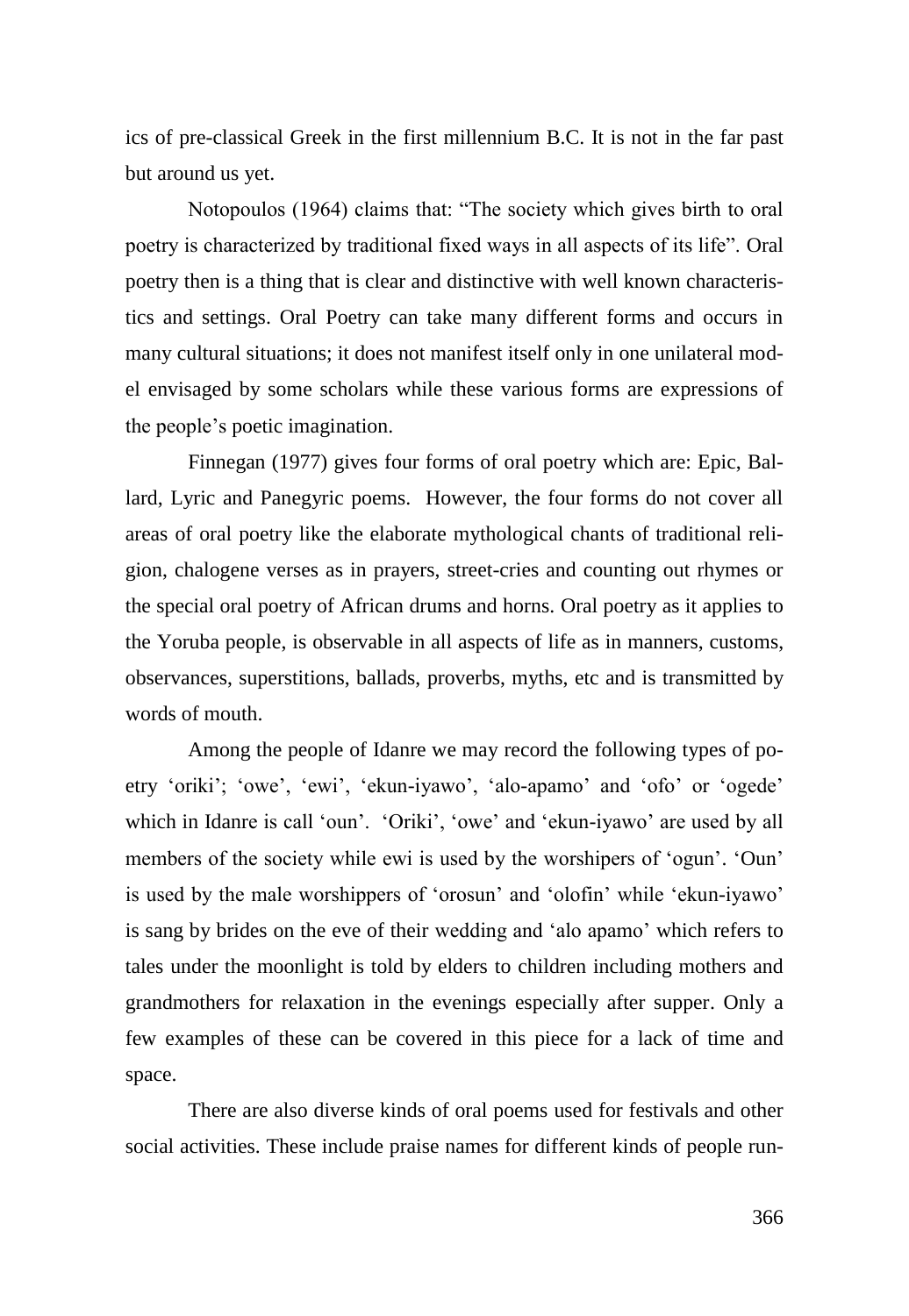ning from individuals to families and large communities. The town itself is praised since it has its own praise names. The use of incantations (oun) pervades the town and is most commonly used among the male members of the community especially those considered to have attained the age of puberty. This makes those outside the cult fear and respect them (Finnegan, 1977).

Religiously, many festivals are held. We have such festivals as 'ujusu', 'ase', 'araapon', 'uden', 'Ogwa bo aba e', 'orosun', 'ola', 'ogboogodo' and such others. It is the period where a male youth is initiated into adulthood that is referred to as 'araapon' and male youths during this period, are also distributed into the clans they wish to belong i.e. among the male religious group where they will climb into the status of a chief in the town. During this period the men are exposed to the various myths and legends surrounding Idanre and are taught all the protective strategies of the war. Such strategies include: the 'oun' where words are produced and things begin to happen. For instance, when 'oun' is to be practised, the speaker stands on a rock say some incantations and the victim begins to sink instantly. 'oun' may be sent to a building for example to cause it to collapse'.

During the 'ujusu' festival, there is a poetic performance in songs that is chanted to the amusement of the spectators. For instance, the women chant a kind of song known as 'ola' during the festival. Here is an example (Table 2).

## **Table 2.**

- 1 *E do a gbegbe E do a gbegbe n`oja alaye e*
- 2 Men r'ibo gbegbe o men r'ibo gbegbe n`oja
- 3 Aba jare o. W'o jare ma`lope ye se e rijo

*You are called upon to carry the masquerade There is no space for a masquerade* in the king's market I will not carry a masquerade, not in the king's market Please father. Owner of the palm tree that gives out wine daily, I plead with you..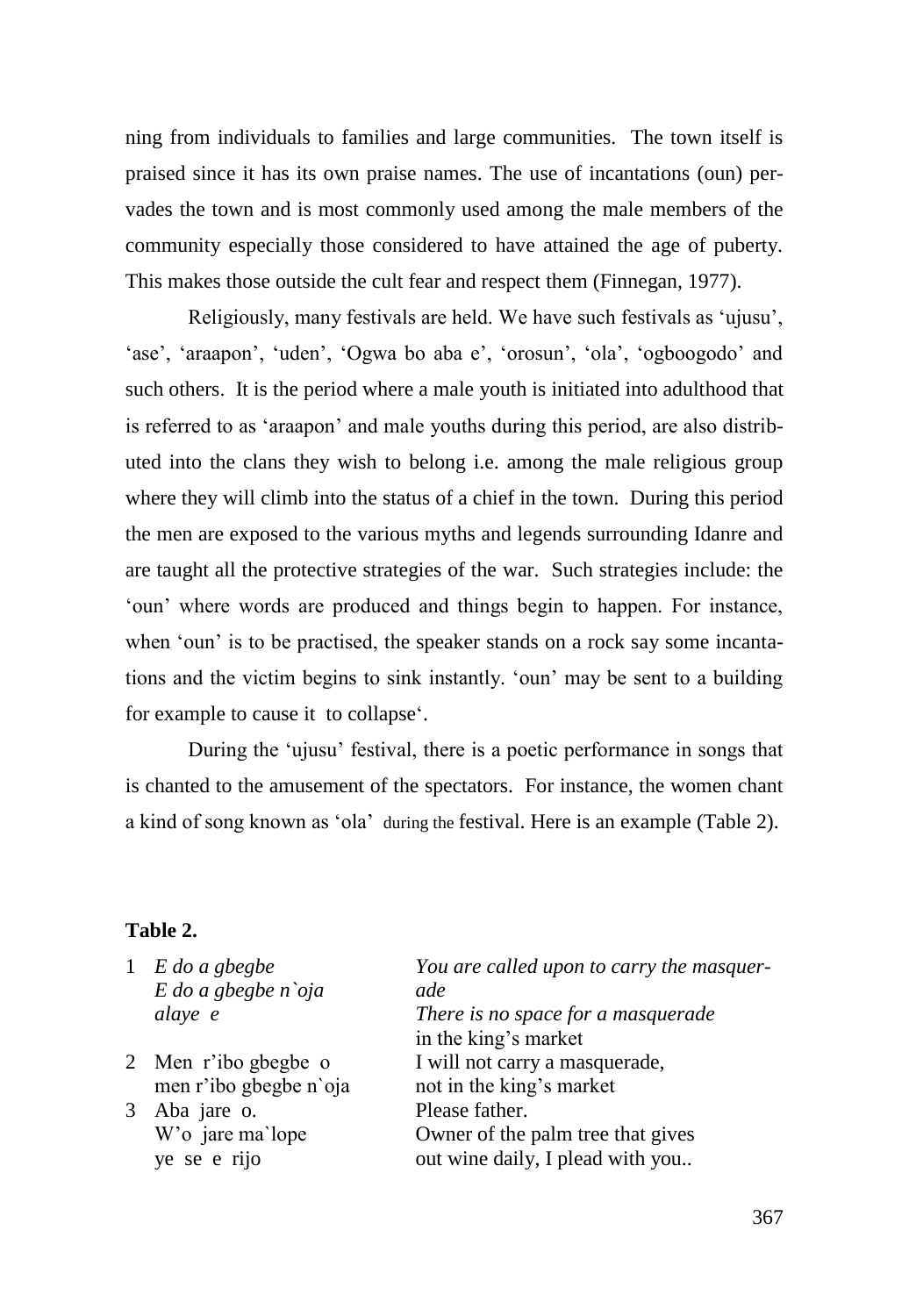| 4 Ona teere apefon o.       | The path leading to <i>Apefon</i> (market) is nar- |
|-----------------------------|----------------------------------------------------|
| Ona teere apefon ye r'ubini | row                                                |
| e                           | The narrow path that leads to Benin.               |
| 5 Obuko asese o.            | The male goat with a broken leg.                   |
| Obuko asese                 | The male goat with a broken leg.                   |
| ye ren pepa e               | Uses the wall for support                          |
| 6 E 'deji ka ro o           | Let the rain fall                                  |
| E 'deji ka ro               | Let the rain fall                                  |
| Ewe ya riwo e               | And we shall not shelter from it.                  |
| 7 Mo t'ota 'Loren, o        | I got to the 'Lorin rock                           |
| Mo t'ota 'Loren             | I got to the 'Lorin rock                           |
| M'en gba 'nen 'wo e         | Refused to offer a handshake to anyone             |
|                             |                                                    |

During the '*orosun*' festival which ushers in the rains, various invocating songs are chanted while the worshippers will be heralded with shouts of "*Yeeremi o", "Yeeremi aghoro*" meaning '*I will see tomorrow'*

Gods like '*ogun', 'abaji'* and *'sango'* are worshipped alongside the three main gods of the Idanre. These are:- '*orosun', 'olofin'* and *ogun*'. While the '*ogun*' festival is for everyone, '*orosun*' and 'olofin' are restricted to the worshippers who take a large population of the community. '*Abaji', 'sango*' and other gods are worshipped by individuals. Each of the members is usually initiated with poetic verses and incantatory chants.

The above then are the different poetic forms and the poetic types as it applies to the Idanre people and their poetic harmony with traditions and cultures. We shall now take a look at the different cultures and social inheritance of the people.

## **Poetry and the culture of the Idanre people**

The word "culture" refers to the advanced development of human powers; in the body, mind and spirit by training and experience. The Yoruba tribe of the Western part of Nigeria is very rich in cultural heritage and this is distributed all over the land surface covered by the Yoruba country. Since these people were not opened to reading and writing early in history, the main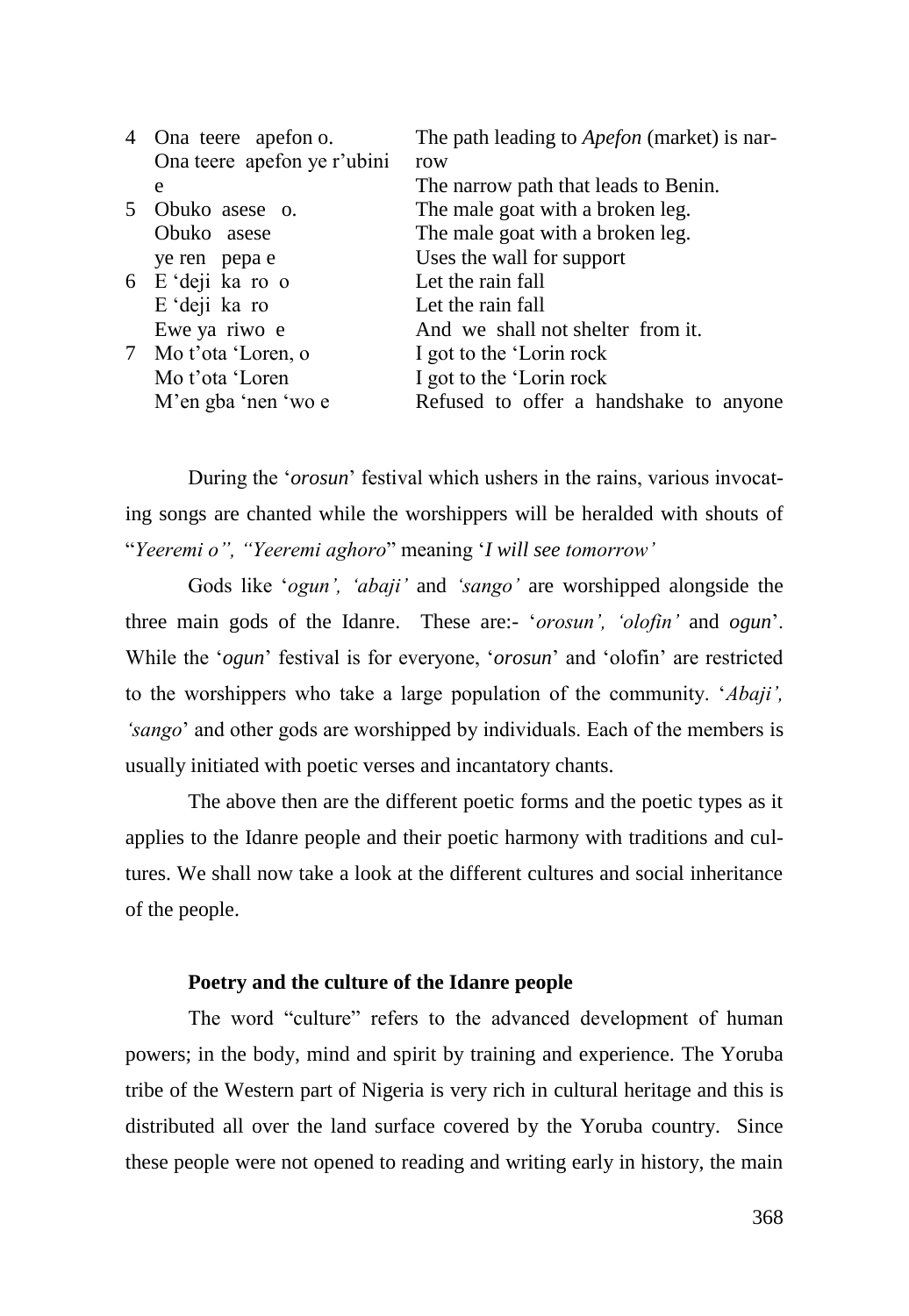means of communication is through verbal instruction; such as verbal training in occupations, story – telling, poetry, songs and music.

The people of Idanre are asub-unit of Yoruba ethnic group emigrating from the major Yoruba source – Ile-Ife. To this group of people like their counterparts in other Yoruba speaking areas, oral transmission of cultural heritage is of paramount importance as this is the only means by which training could be achieved. As a result of this, it becomes evident that oral poetry serves as a major tool of communication and it permeates all areas of lives. The history of the establishment of the town for example is poetic in as much as someone has to compose it, making use of the art of verbal composition. As earlier pointed out, oral poetry cannot be separated from the life, custom, values and orientation of the Idanre people. Poetry is seen in all aspects of their lives such as social, psychological and religious values as elaborated upon during the discussion of the forms. It appears as if life for them is not complete without the oral tradition.

Socially, poetry plays a major role in the issues of birth as in naming, marriage, age group initiation and death rites. Psychologically, oral poetry is seen in proverbs, myths, legends and songs as well as music, in praise and abuses, in satires and criticisms. Religiously, poetry is found in all areas. The essence of religion is mythical thus in itself poetic. Poetry is used in the invocation of the gods and during incantations (Akporobaro, 1994).

## **Poetry and birth**

As Olajubu (1975) points out:"Yoruba Oral poetry is a living and dynamic verbal art. It is meant to be sung, chanted or intoned in performance at the presence of an audience at a given social religious, cultural, political or informal occasion".

This is emphasizing the fact that poetry is a part of life and upbringing of the individual child. When a woman becomes pregnant, a lot of myths and legends surround her and this circumstance will influence the birth of the child. That is, the child is born into a poetic world. The baby`s name is usual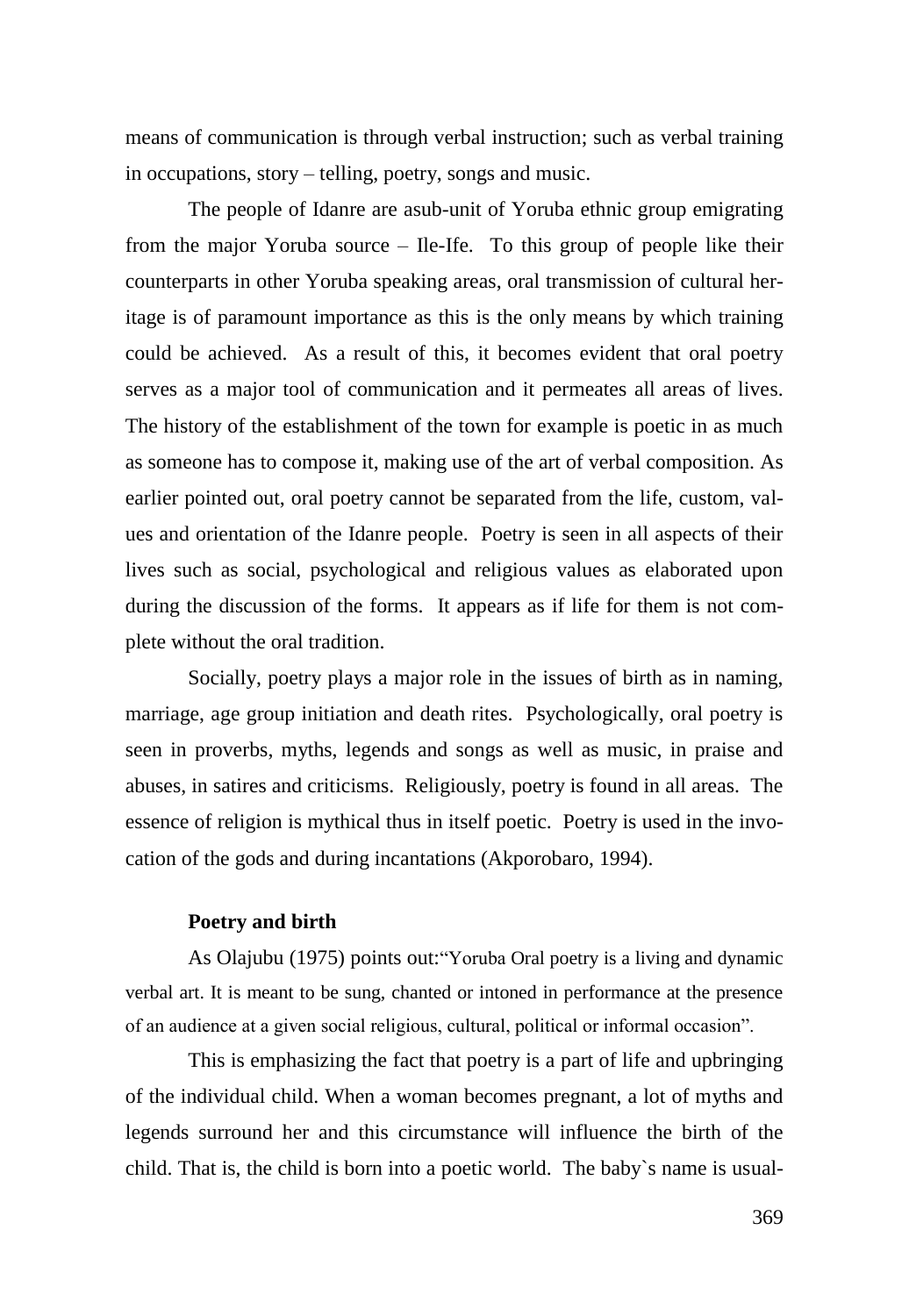ly suggestive of the poetic happenings at the time of his birth. For example, a child is given three types of names by his Yoruba parents. The first reflects the poetic circumstances of his birth as in Taiwo (first arrival of the twins), Oke (a child with his umbilical cord round him at birth), Abiona (one born by the road – side), Abidemi (one born when the biological father was away on a journey), Ilori (one whose mother was still menstruating during his pregnancy).

There will also be an *"Abiso"* (a name of the parents' choice) such as *Abiola* (one born into wealth), *Olayemi* (wealth suits me) *Adeyemi* (the crown suits me), *Oluwafiropofunmi*( God gave this gift to replace a lost one), *Iteoluwakiiti* (God's throne is forever honoured) .

The third will be child's '*oriki'* (praise name, descriptive or pet names. This is the baby's main poetic name which may reflect some hope or feeling of the parents as in Alake – (one to be petted if she survives), *Ajani* – (one who conquers after a struggle).

The child grows within the same society passing through all the stages of social development, he attends functions of his age group like initiation rites, for instance, when the child grows between the ages of eighteen and twenty, he is nearing the age of marriage and must get initiated into adulthood. The child must first attend the '*aapon'* festival of his age – group as well as get initiated into his religious leaning like becoming an '*aghoro-do'* or '*aghor-eke',* into '*orosun*', *'olofin'* or *'ogun'* religious groups. Each of these rites is attended poetically in songs, music as well as *'ewi'* amidst praise songs (Elder, 1987).

When the child is fully grown, particularly when he is a distinguished person, the drummers will invent more and more names to build up the person's public image. This often has to do with his public achievements within the community.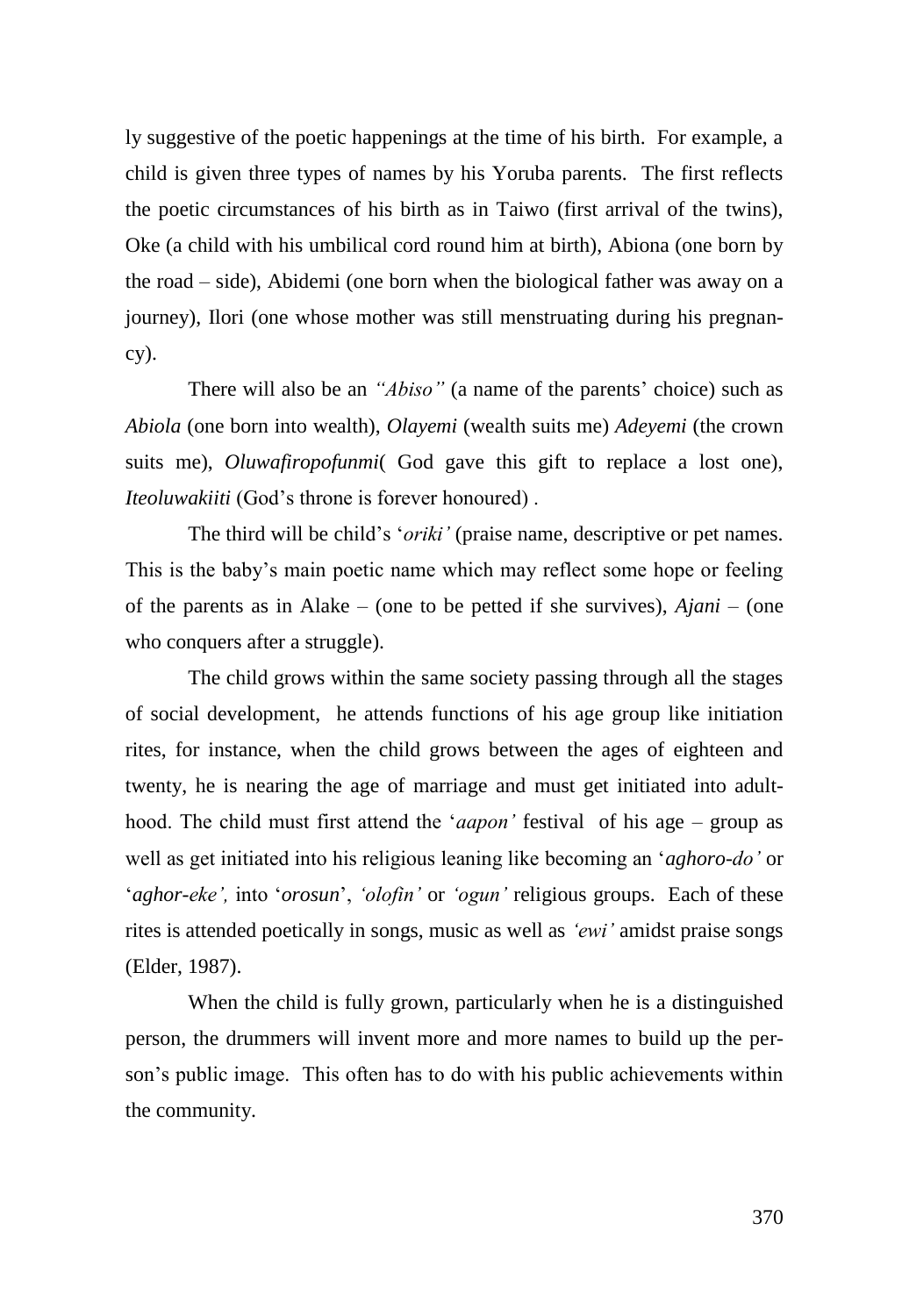## **Poetry and marriage**

The whole of the marriage institution among the Idanres or *Makanres* is characterized by poetry. The mode of choosing spouses and the general preparation for marriage are equally poetic in nature. Age of marriage in Idanre is not defined. A child might have been given to her spouse even before she is born and the spouse too does not need to be a grown up nor be an unmarried youth. He may be a child, an unmarried youth a married man or even a man whose child is old enough to be the girl's father. The bride too may be bestowed at any age but would not leave for her husband's house until she attains puberty (Finnegan, 1977, Akporobaro, 1994).

When it is agreed that the bride should marry, the husband pays the dowry which is usually seven cowries with a stipulated number of yam tubers, a trousseau and other petty things. The age-group comes to sing for her and remind her of things to do and not to do in her husband's house. Such songs may include (Table 3).

## **Table 3**

| Yemi, bu we ti lo yi o ma ma<br>$b'oko$ e ja o | Yemi as you marry, quarrel not with hus-<br>band |
|------------------------------------------------|--------------------------------------------------|
| Yemi, bu we ti lo yi o ma ma                   | Yemi as you marry, don't be cross with           |
| b'oko e binon                                  | your husband                                     |
| $B$ `iy' oko se e o ma ja                      | If mother-in-law offends exercise pa-<br>tience, |
| B`iba ko se e o ma ja                          | If father-in-law offends be patient              |
| Ul' $k'$ es `ayubo wa o ,ee, 2ce               | It's a curse to marry and divorce                |
| Wa n'oyun o                                    | May you be blessed with children                 |

The parents of the bride will give poetic prayers as well as other members of the family. The bride must weep to show that she would miss the love of her parents and while crying may chant the following (Table 4).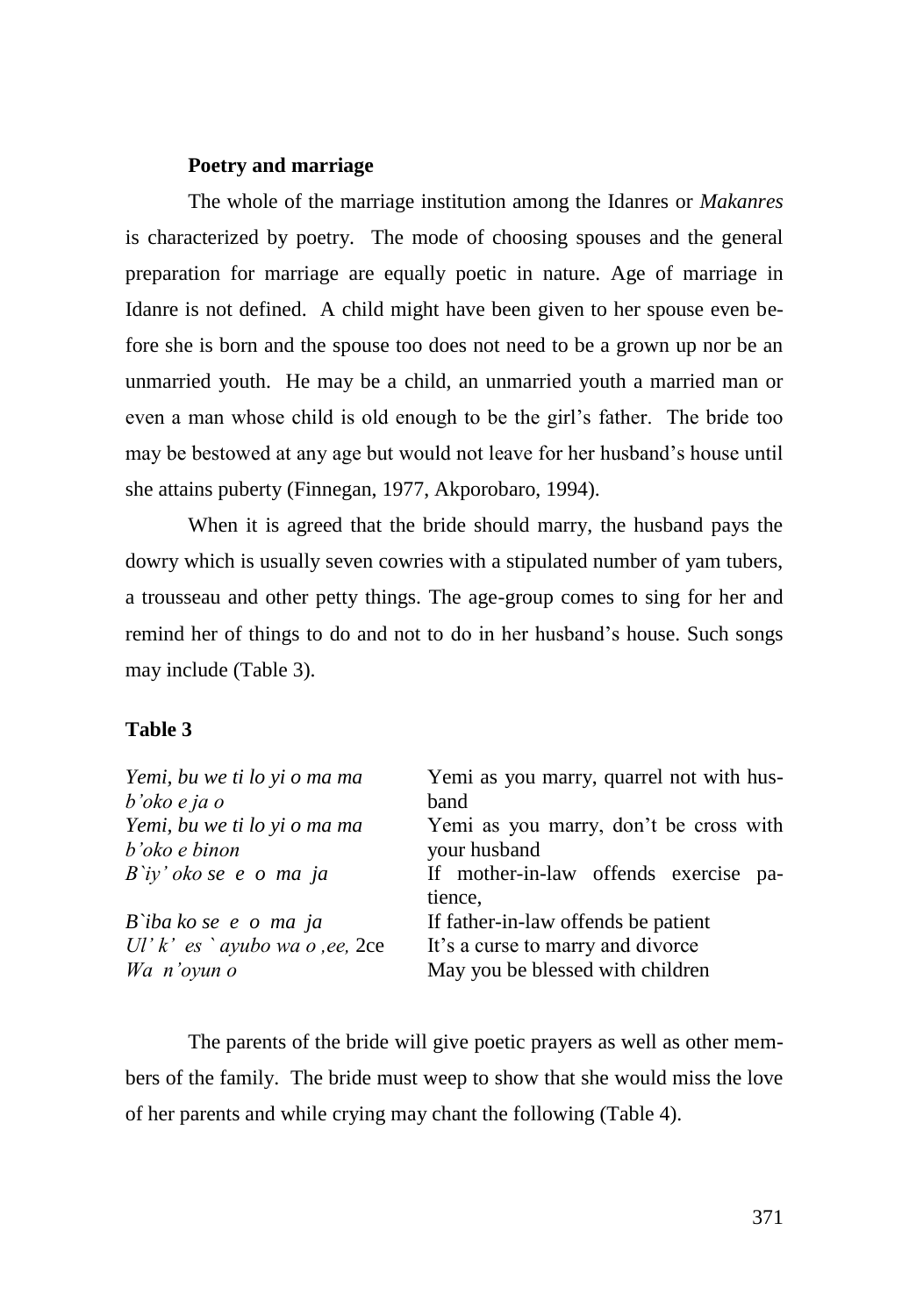## **Table 4**

*Baba mo mi lo e f'adura sin mi o* Father as I leave, pray for me. Iya mo mi lo 2ce, e *f'adura sin mi o* Mother as I go, bless me; *Ki n ma m'osi, ki nma* That I neither suffer nor grow *k'agbako n'ile oko* weary in my husband's house. *Iya mo mi lo, Baba mo mi lo* Father, Mother, as I leave, *E f'dura sin mi o* Pray for me.

The bride's age-group is supposed to send her off to her husband's house with songs and fun fare at night.

## **Poetry and religion**

All religions of the world from Christianity to Islamic and other traditional religions make use of poems as seen in their songs, prayers, visions, invocation of spirits and other aspects of the religious rites. In Idanre, as earlier mentioned, there are two major religions – 'orosun' and 'olofin'. Other religions include 'ogun' 'abaji', 'sango', etc with a recent advent of Christianity and much more recently Islam. For each of these, there are festivals such as 'ujusu'; 'orosun';; 'olofin'; 'iden',; 'obiton' – a marriage festival; and other petty festivals.

What runs through each of these festivals is the use of songs, music, proverbs, dance and incantations. For example, during the 'orosun' festival, we have the chanting of 'ola' by the female worshippers followed by the chanting of 'ogboogodo' by the male worshipper during the 'ase' festival before the actual 'orosun' day crowns the celebrations. Worshippers are expected to be in white apparels on the day of the festival set aside a day when they 'wash' their white clothes. Food and drink are usually in abundance on the day, depending on the financial status of the celebrant (Finnegan 1977, Elder 1987).

An example of 'ola' has earlier on been given. 'Ogboogodo' is sung in praise of eminent personalities such as the Lisa, the Ojomu the Sasere, or any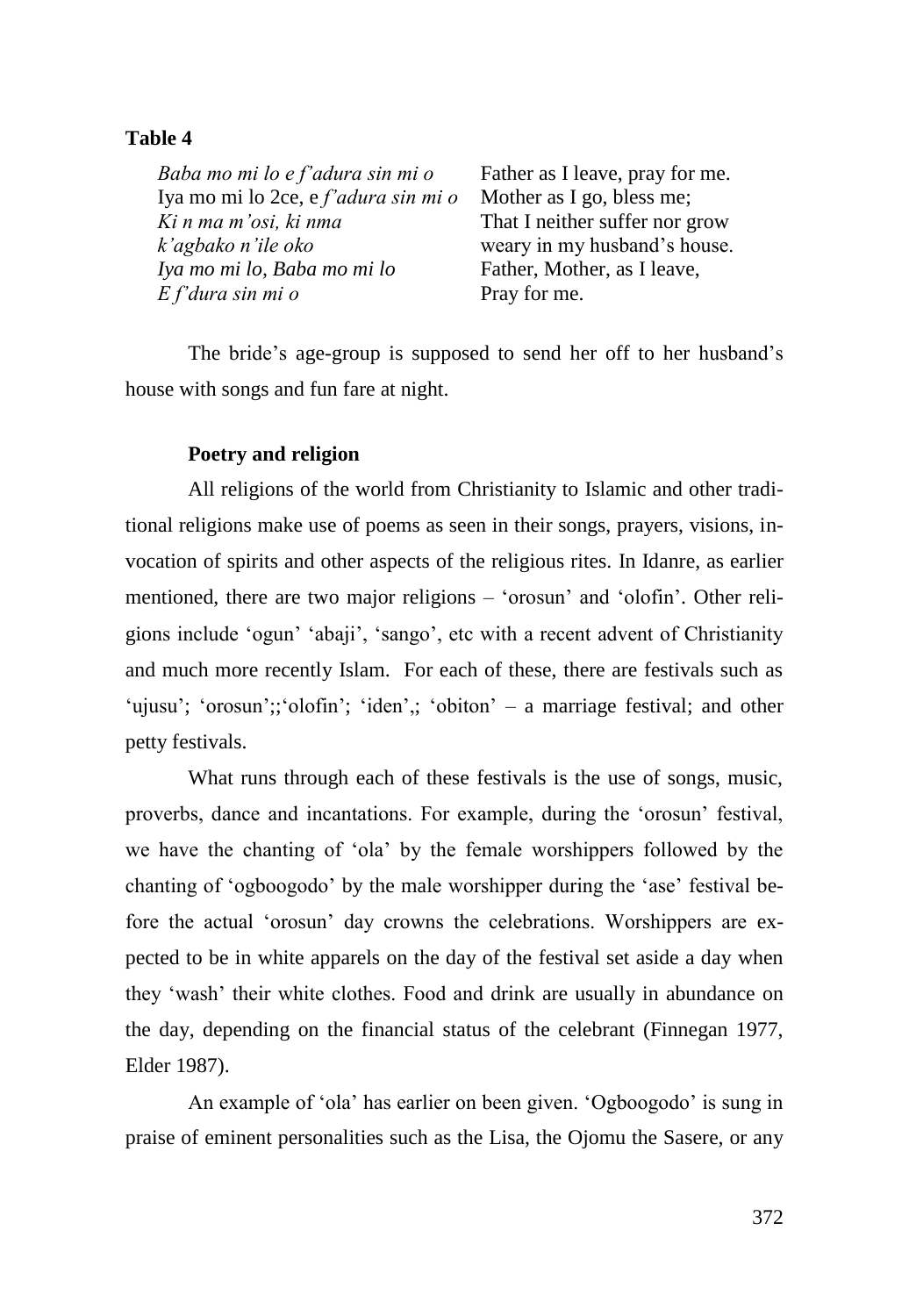member of the Ogwa's 'Ugha' (the highest chieftain gathering in the town). Lisa for example is praised as follows (Table 5).

## **Table 5**

| Lisa Male                     | Lisa the deity                                    |
|-------------------------------|---------------------------------------------------|
| Oolonso Iragb` Awo            | Ololonso from Awo                                 |
| Y'o m'aye ghon 'made          | He gives life to children                         |
| Olomaijupairo                 | Forbids eating of Bush fowl                       |
| Yo Gbe sa 'kun le Igb`awo     | Who keeps a pot of rare beads in Awo              |
| Awo je gwo                    | When Awo is destroyed,                            |
| Ma gbe'sa' kun mi ma ka lo    | I will carry my pot of beads and leave.           |
| Eletu kun yo, to Reju dot`awo | Owner of the dinker that scalters <i>Reja</i> and |
|                               | Awo                                               |
| Tawo M`eku n` aka             | <i>Awo</i> holds the dinker's fore-limbs          |
| Tu Reju M`eku n`ose           | <i>Reju</i> holds its hind –limbs                 |
| O di gbere $O$                | Bye for ever,                                     |
| Uja igb' ugha                 | There is no reconciliations.                      |

The above tells of the power and importance of the Lisa who is second in command to the king.

## **Oral poetry and other social activities**

Social activities like death, initiation burial and rites attract a lot of songs, music and performances. In the king's palace, two gentlemen are employed mainly to blow trumpets and sign the praise of the king every day (Finnegan, 1977). There is also a palace jester who twists proverbs and other things to the amusement of everyone. The king is praised on some occasions as follow (Table 6).

## **Table 6**

| Kabiyesi Oludanre | Long live the Lord of Idanre        |
|-------------------|-------------------------------------|
| Oma lofen         | The son of Olofin                   |
| Makane ye f'aira  | Makanre who discovers the           |
|                   | disappeared sacrificial slave       |
| Monde ia `kadon   | Son of the great hunter from Ikadun |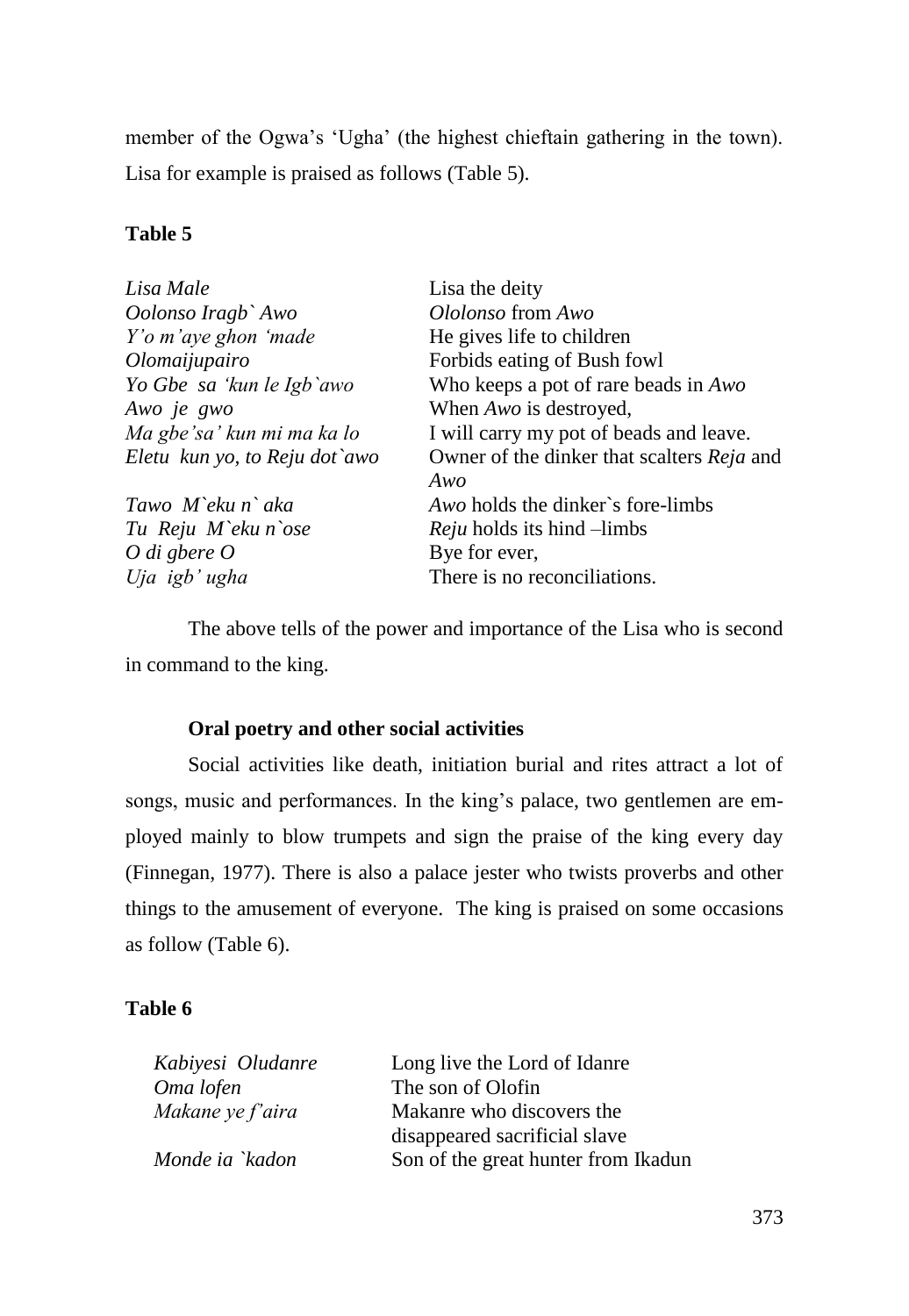| He sleeps on top                             |
|----------------------------------------------|
| He takes his share of wealth                 |
| Son of Odedon whose dance                    |
| attracts a gift of slaves                    |
| Root of the African teak.                    |
| He beats drum to capture a slave.            |
| He uses bats for sacrifice.                  |
| Son of Ojimaba (god)                         |
| Who uses a drum to fight conspiracy.         |
| You are great today son of the great hunter. |
| You are honoured today, son of Moji.         |
| Owner of the thousand palm trees.            |
|                                              |

## **Conclusion**

From the foregoing, it will not be an over statement to say that oral poetry is a tradition that runs through the life of Idanre people. You find poetry in their daily conversations as in proverbs and wise sayings, songs, music and dance. In music you find poetic use in the talking drums which are also a major instrument of praise. Mothers to their children say their praise names especially when the children have just achieved a success or feat and in any pleasing thing they do. More so, there is virtually no Yoruba name that is not accompanied by an oriki as in Ojo, Ajayi, Idowu, Kehinde, Orosundakinte, Obogbemi and others. Each of this is accompanied by praises and this is why it may be a logically rational thing to say that poetry to the Idanre people is another tradition.

## NOTES

1. Akintan S.A (2007). Oral interview with the Ojomu of Idanre town resident in Lagos.

#### REFERENCES

Akporobaro, F.B.O. (1994). *Understanding poetry*. Lagos: Dmodus publishers.